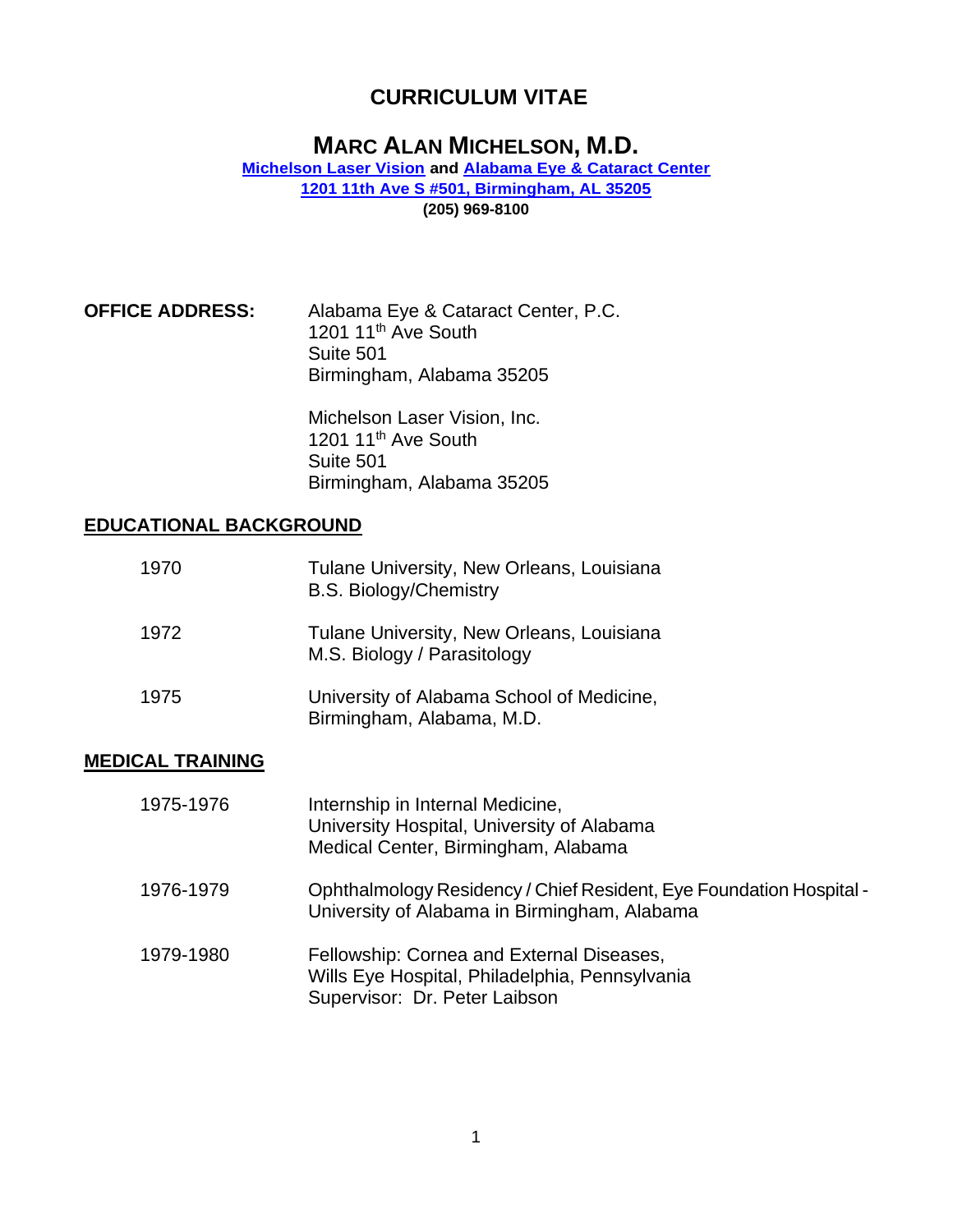# **MARC ALAN MICHELSON, M.D.**

#### **[Michelson Laser Vision](https://www.michelsonlaservision.com/) and [Alabama Eye & Cataract Center](https://www.alabamacataractcenter.com/) [1201 11th Ave S #501, Birmingham, AL 35205](https://www.google.com/maps?ll=33.494831,-86.80642&z=16&t=m&hl=en&gl=US&mapclient=embed&cid=8797385129605187906) [\(205\) 969-8100](https://www.google.com/search?q=Michelson+Laser+Vision%2C+Inc&rlz=1C1CHBF_enUS893US893&oq=Michelson++Laser+Vision%2C+Inc&aqs=chrome..69i57j46i175i199i512j0i22i30.561j0j4&sourceid=chrome&ie=UTF-8)**

| <b>CERTIFICATION</b>                | Diplomat, American Board of Ophthalmology, 1980                                                                                                 |  |
|-------------------------------------|-------------------------------------------------------------------------------------------------------------------------------------------------|--|
| <u>MEDICAL LICENSURE</u>            | 1975 State of Alabama                                                                                                                           |  |
| <u>ACADEMIC APPOINTMENTS</u>        |                                                                                                                                                 |  |
| 2010-2013                           | <b>Director Cornea Service</b><br>Department of Ophthalmology<br>University of Alabama in Birmingham<br>School of Medicine, Birmingham, Alabama |  |
| 2003                                | Clinical Associate Professor in Ophthalmology<br>University of Alabama in Birmingham<br>School of Medicine, Birmingham, Alabama                 |  |
| 1982                                | <b>Clinical Assistant Professor in Ophthalmology</b><br>University of Alabama in Birmingham<br>School of Medicine, Birmingham, Alabama          |  |
| 1981                                | Clinical Instructor in Ophthalmology<br>University of Alabama in Birmingham<br>School of Medicine, Birmingham, Alabama                          |  |
| <b>REFRACTIVE</b><br><u>SURGERY</u> | President, Michelson Laser Vision, Inc. 1999                                                                                                    |  |
|                                     | Medical Director, Carraway Refractive Laser Center 1995-1999                                                                                    |  |
|                                     | Appointed the 5 <sup>th</sup> Clinical Investigator in U.S. - Summit Excimer Laser<br>1988                                                      |  |
|                                     | 1989: Principal Clinical Investigator for Partial Excimer<br><b>Trabeculectomy Clinical Trials</b>                                              |  |
|                                     | 1991: Principal Clinical Investigator for Low Fluence Myopia<br>(-2.00 - 8.00) IDEG880210                                                       |  |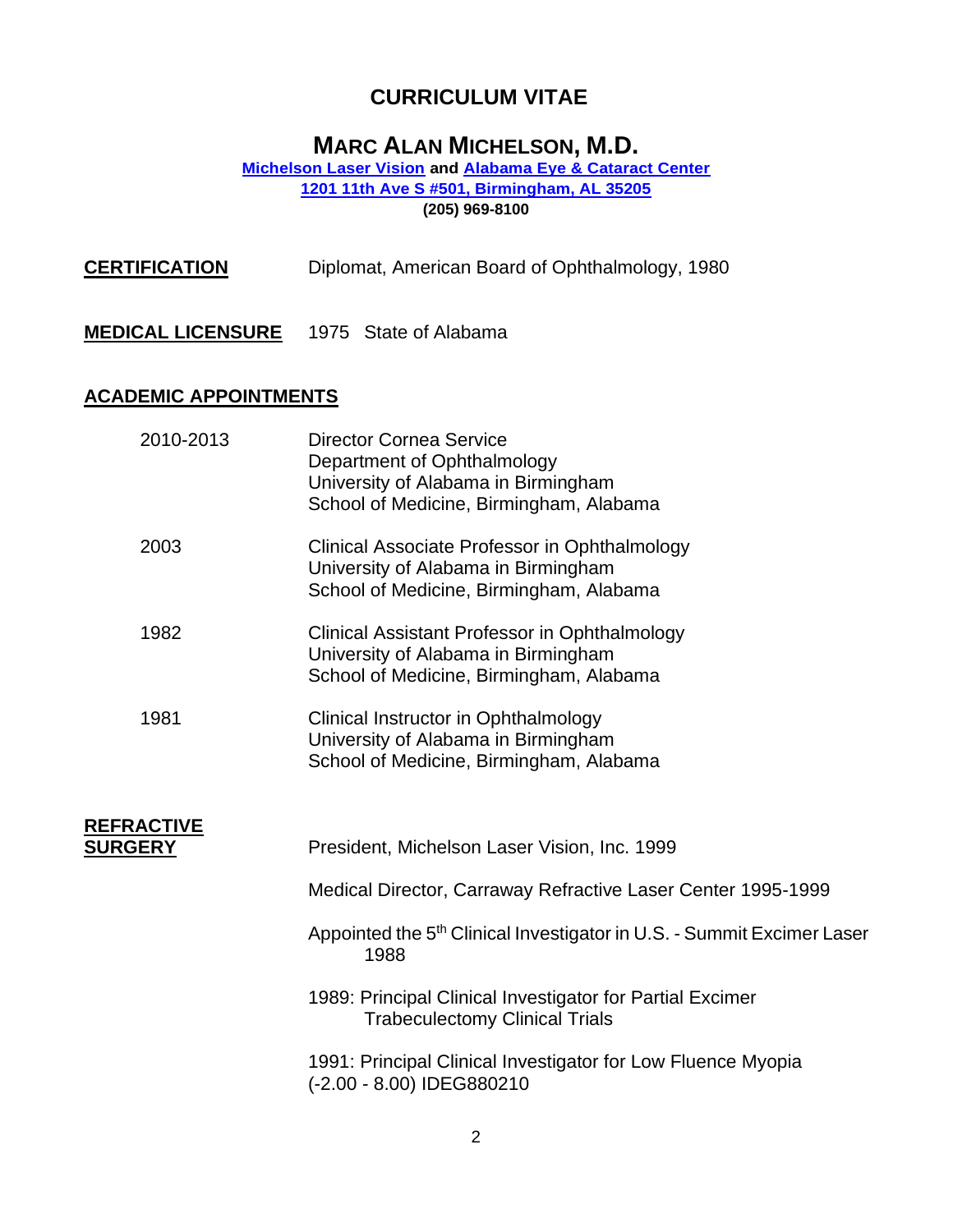## **MARC ALAN MICHELSON, M.D.**

#### **[Michelson Laser Vision](https://www.michelsonlaservision.com/) and [Alabama Eye & Cataract Center](https://www.alabamacataractcenter.com/) [1201 11th Ave S #501, Birmingham, AL 35205](https://www.google.com/maps?ll=33.494831,-86.80642&z=16&t=m&hl=en&gl=US&mapclient=embed&cid=8797385129605187906) [\(205\) 969-8100](https://www.google.com/search?q=Michelson+Laser+Vision%2C+Inc&rlz=1C1CHBF_enUS893US893&oq=Michelson++Laser+Vision%2C+Inc&aqs=chrome..69i57j46i175i199i512j0i22i30.561j0j4&sourceid=chrome&ie=UTF-8)**

1993: Principal Clinical Investigator for Mask Hyperopic Study (+1:00 - + 4.00) IDEG900142

1995: Principal Clinical Investigator for High Myopia Excimer Laser Study (-6.00 to - 22.00) Lasik vs. Multizone PRK: IDE G890201

First surgeon to perform Excimer Photorefractive Keratectomy in Alabama 1991

First surgeon to perform Automated Lamellar Keratectomy in Alabama July 1994

First Surgeon to perform LASIK in Alabama 1995

First Surgeon to perform Epi-LASIK in Alabama 2003

First Surgeon to perform Visian ICL in Alabama 2006

Clinical Instructor in LASIK for Moria Microkeratome System

Clinical Investigator, Paradigm Laser Phaco 1998

#### **AFFILIATIONS**

President, Michelson Laser Vision, Inc. 1201 11th Ave South, Suite 501 UAB Highlands Birmingham, Alabama 35205 1999 to present

President, Alabama Eye & Cataract Center, P.C. 1201 11th Ave. South, Suite 501 UAB Highlands Medical Center Birmingham, Alabama 35205 1999 to present

Chairman, Department of Ophthalmology Norwood Clinic and Carraway Methodist Medical Center, Birmingham, Alabama 1985-1999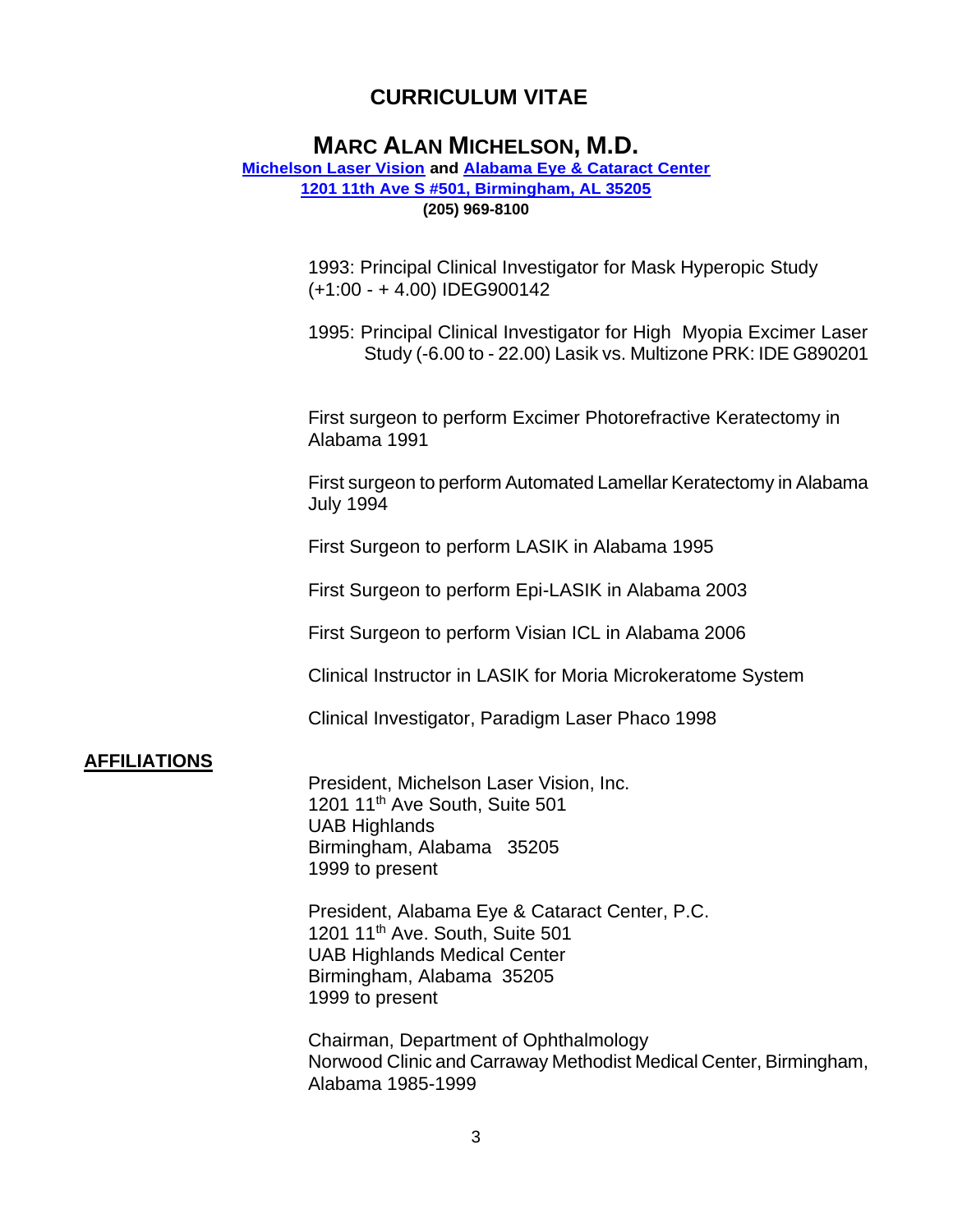## **MARC ALAN MICHELSON, M.D.**

#### **[Michelson Laser Vision](https://www.michelsonlaservision.com/) and [Alabama Eye & Cataract Center](https://www.alabamacataractcenter.com/) [1201 11th Ave S #501, Birmingham, AL 35205](https://www.google.com/maps?ll=33.494831,-86.80642&z=16&t=m&hl=en&gl=US&mapclient=embed&cid=8797385129605187906) [\(205\) 969-8100](https://www.google.com/search?q=Michelson+Laser+Vision%2C+Inc&rlz=1C1CHBF_enUS893US893&oq=Michelson++Laser+Vision%2C+Inc&aqs=chrome..69i57j46i175i199i512j0i22i30.561j0j4&sourceid=chrome&ie=UTF-8)**

Department of Ophthalmology, Norwood Clinic, Birmingham, Alabama, 1980-1999

Medical Director, Carraway Refractive Laser Center 1995-1999

Birmingham Outpatient Surgery Center, Birmingham, Alabama

UAB Highlands, Birmingham, Alabama

Callahan Eye Foundation Hospital, Birmingham, Alabama

Staff Ophthalmologist, Veterans Administration Hospital, Birmingham, Alabama

Active Staff Member, University of Alabama Hospital Medical and Dental Staff, Department of Ophthalmology, Birmingham, Alabama

#### **HONORS** Named Ocular Surgery News Premier Surgeon 300 Innovators in Refractive Cataract Surgery in the United States, 04/15/2016

Guest of Honor, New England Ophthalmological Society. Boston, Ma. 2013

Named to "Best Doctors in America", 1994 - 2019

Who's Who in Healthcare, Birmingham's Top Healthcare Pioneers, Practicioners, and Entrepreneurs. Birmingham Business Journal, Oct. 11, 2002 , 2007, & 2009

Who's Who in Birmingham, 1992

#### **AWARDS**

#### *"Chosen as one of the 10 best papers from the major anterior segment specialty meetings"*

Corneal Wavefront Aberrations and Pseudoaccommodation With Aspheric Monofocal IOLs, Rory A. Myer, Marc A. Michelson The Joint Meeting of the American Academy of Ophthalmology and the Asia-Pacific Academy of Ophthalmology, November 10-13, 2012. McCormick Place in Chicago, Illinois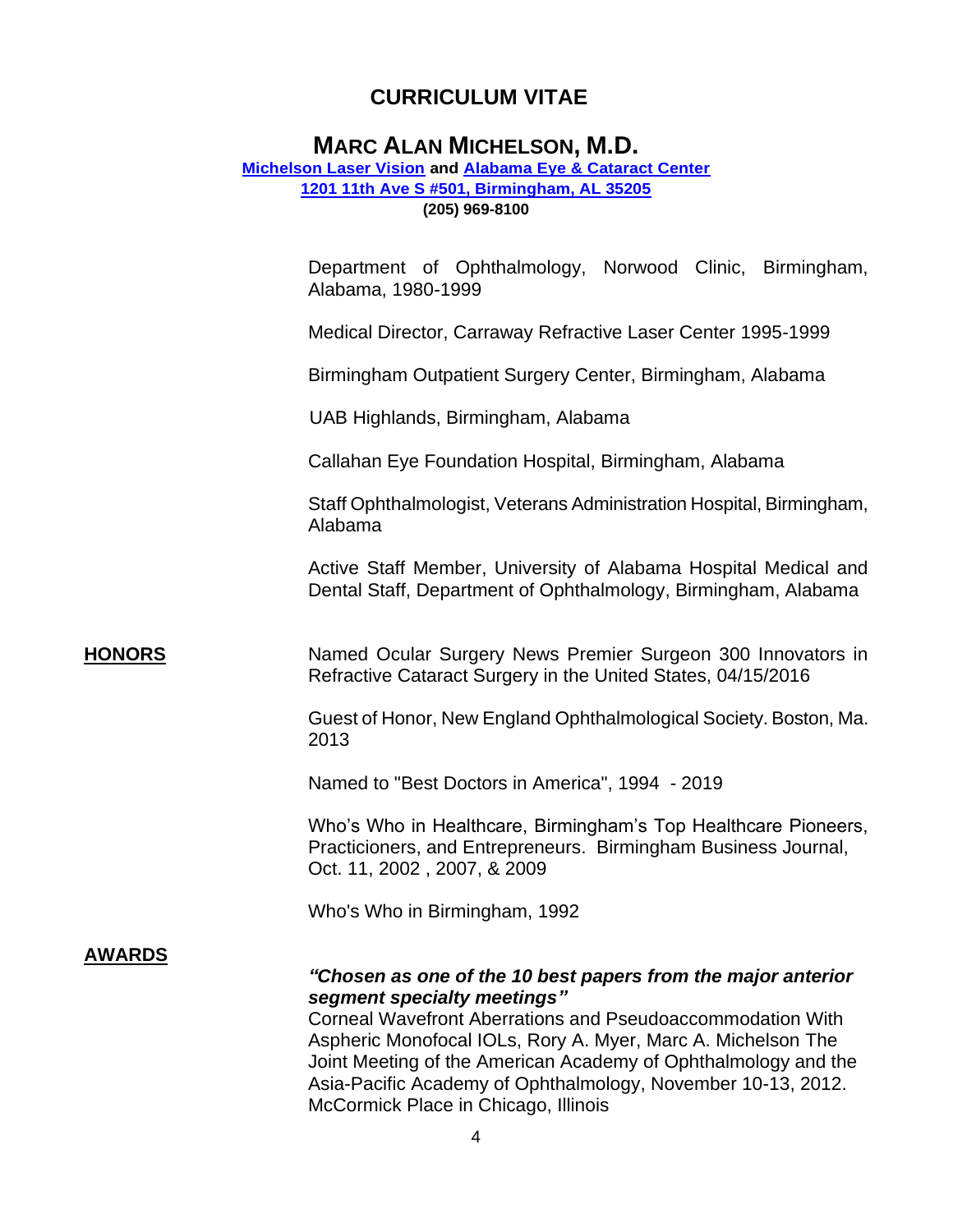### **MARC ALAN MICHELSON, M.D.**

#### **[Michelson Laser Vision](https://www.michelsonlaservision.com/) and [Alabama Eye & Cataract Center](https://www.alabamacataractcenter.com/) [1201 11th Ave S #501, Birmingham, AL 35205](https://www.google.com/maps?ll=33.494831,-86.80642&z=16&t=m&hl=en&gl=US&mapclient=embed&cid=8797385129605187906)**

**[\(205\) 969-8100](https://www.google.com/search?q=Michelson+Laser+Vision%2C+Inc&rlz=1C1CHBF_enUS893US893&oq=Michelson++Laser+Vision%2C+Inc&aqs=chrome..69i57j46i175i199i512j0i22i30.561j0j4&sourceid=chrome&ie=UTF-8)**

#### *"Best Poster in Refractive Surgery"*

Awarded Best Poster in: The Refractive Surgery Section. American Academy of Ophthalmology Annual Meeting, Rory A. Myer, Gerald McGwin, Marc A. Michelson, Associations Between Corneal Wavefront Aberrations and Pseudoaccommodation with Aspheric Monofocal IOLs**,** Poster 188, American Academy of Ophthalmology, Orlando, FL, Oct 22-25, 2011

#### *"Best Paper of Session Award*"

Corneal Wavefront Aberrations and Pseudoaccommodation With Aspheric Monofocal IOLs, Rory A. Myer, Marc A. Michelson. American Society of Cataract and Refractive Surgery, Chicago, IL, April 20-24, 2012.

#### *"Best Paper of Session Award*"

Corneal Higher-Order Aberrations and Visual Dysfunction With Multifocal IOLs*,* Marc A. Michelson, Rory A. Myer. American Society of Cataract and Refractive Surgery, Chicago, IL, April 20-24, 2012.

#### *"Best Paper of Session Award*"

Aspheric IOLs and Pseudoaccommodation: Effect of Negative Spherical Aberration on Depth of Focus in Pseudoaccommodation. American Society of Cataract and Refractive Surgery, Chicago, IL, April 5-9, 2008

Honor Senior Achievement Award, American Academy of Ophthalmology. 2012

Fellowship Award, Society of Excellence in Eyecare, 2002

Honor Achievement Award, American Academy of Ophthalmology, 1998

**FILM** Coordinated and produced the first North American production and filming of cataract surgery in High Definition 3-D video (Sony & Kabi-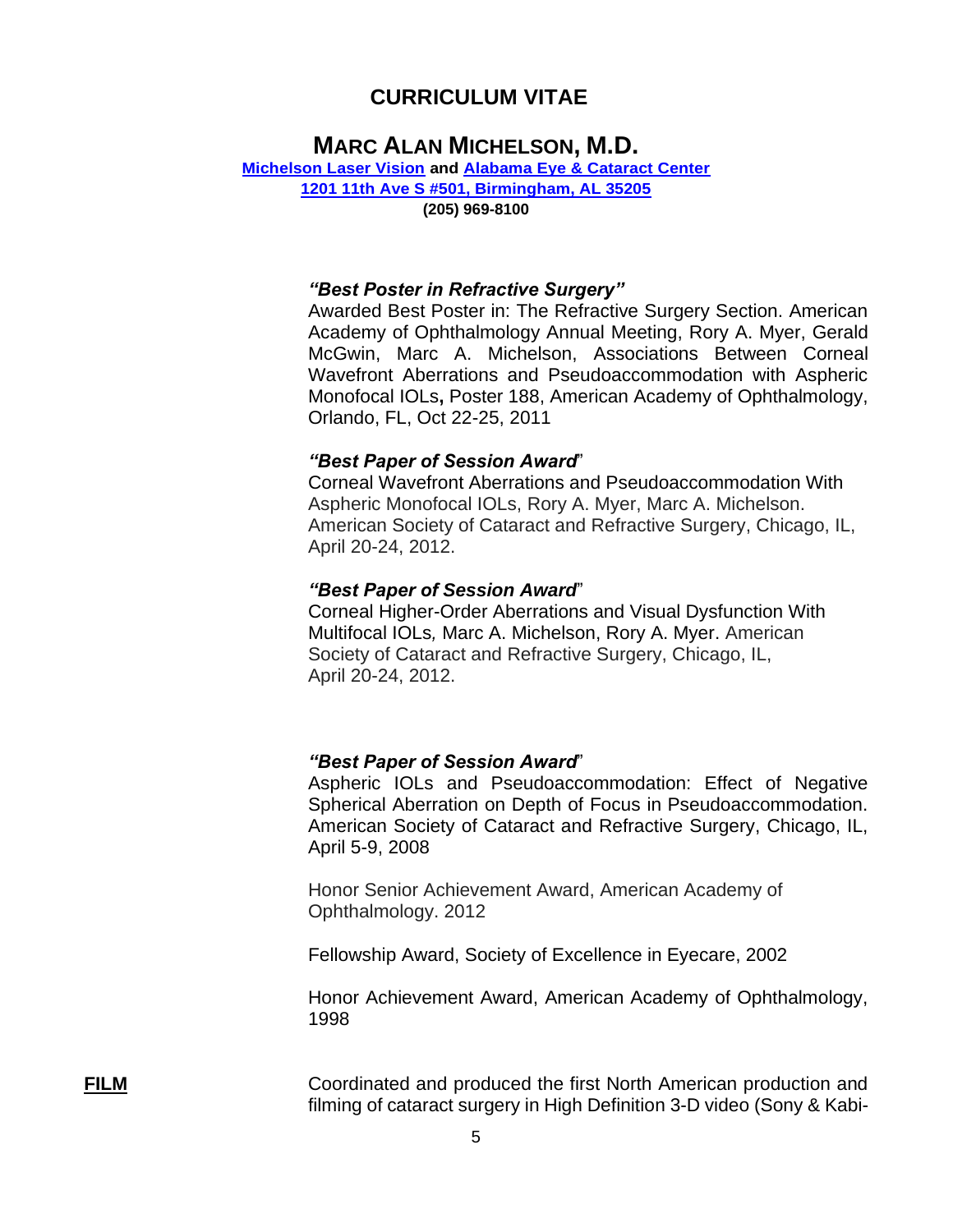### **MARC ALAN MICHELSON, M.D.**

### **[Michelson Laser Vision](https://www.michelsonlaservision.com/) and [Alabama Eye & Cataract Center](https://www.alabamacataractcenter.com/) [1201 11th Ave S #501, Birmingham, AL 35205](https://www.google.com/maps?ll=33.494831,-86.80642&z=16&t=m&hl=en&gl=US&mapclient=embed&cid=8797385129605187906)**

**[\(205\) 969-8100](https://www.google.com/search?q=Michelson+Laser+Vision%2C+Inc&rlz=1C1CHBF_enUS893US893&oq=Michelson++Laser+Vision%2C+Inc&aqs=chrome..69i57j46i175i199i512j0i22i30.561j0j4&sourceid=chrome&ie=UTF-8)**

Pharmacia), 1992 & 1993. Videos shown at ESCRS 1992, 1993; ASCRS 1993, 1994. Presented in Paris, Houston, Salzburg, Lisbon, Tokyo, and Hong Kong.

Telly Award for the production of the Medical Movie: "The Pseudo-Posterior Capsule", 1993

Crystal Quill Award for the production of the Medical Movie: "The Pseudo-Posterior Capsule", 1992

Film Festival Judge, American Society of Cataract and Refractive Surgery, 2006, 2007, 2008 Chief Judge, Film Festival, ASCRS, 2007

**ASSOCIATIONS** American Academy of Ophthalmology

American Society of Cataract and Refractive Surgery

Society for Excellence in Eyecare (SEE)

Board of Directors, Society for Excellence (SEE): 2004, 2005, 2006, 2007, 2008, 2009

The Royal Society of Medicine

Castroviejo Society - Associate Member

American Medical Society

Jefferson County Medical Society

Alabama Academy of Ophthalmology

International Association for Training and Research in Ophthalmologic **Surgery** 

International Society of Refractive Surgery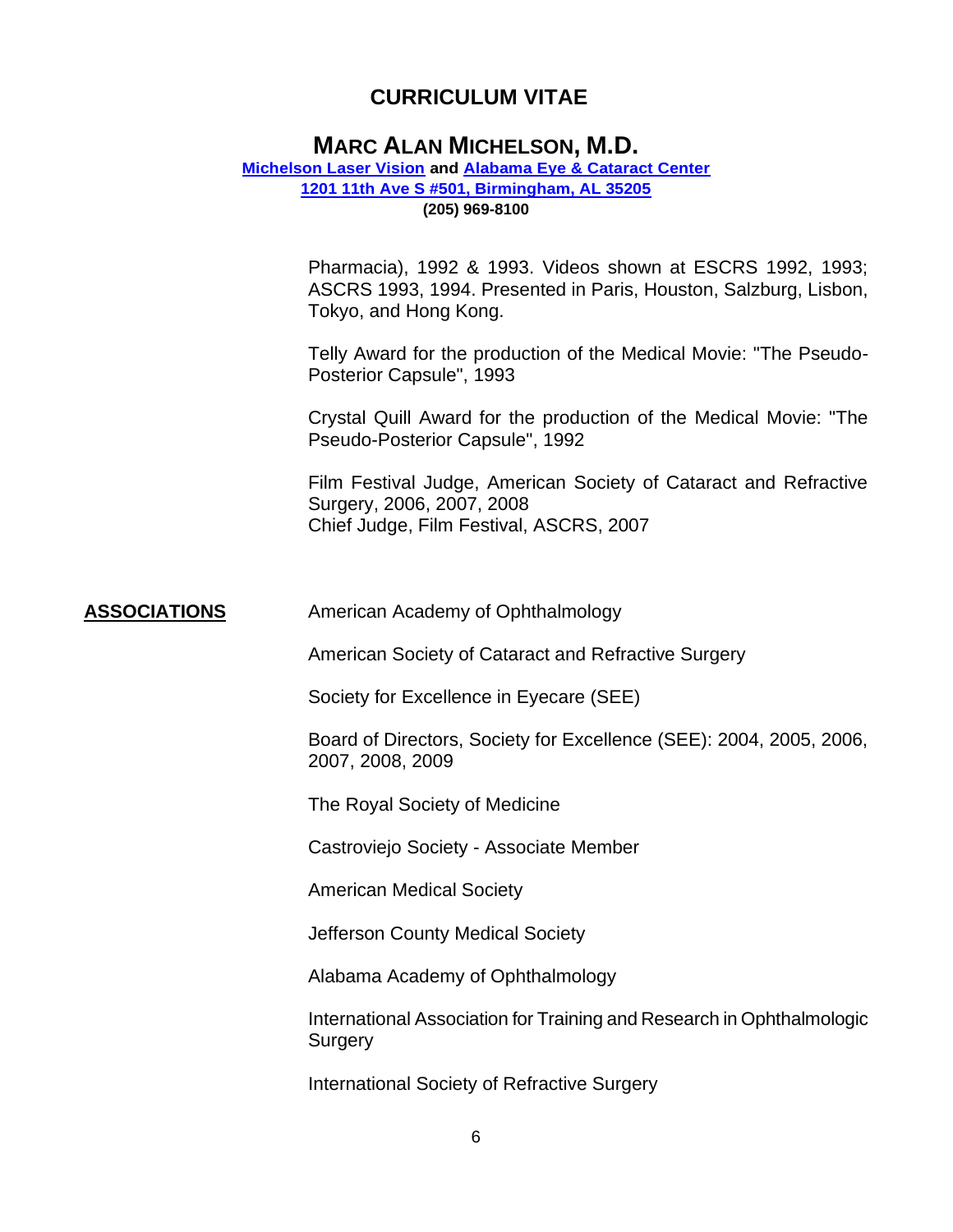## **MARC ALAN MICHELSON, M.D.**

#### **[Michelson Laser Vision](https://www.michelsonlaservision.com/) and [Alabama Eye & Cataract Center](https://www.alabamacataractcenter.com/) [1201 11th Ave S #501, Birmingham, AL 35205](https://www.google.com/maps?ll=33.494831,-86.80642&z=16&t=m&hl=en&gl=US&mapclient=embed&cid=8797385129605187906) [\(205\) 969-8100](https://www.google.com/search?q=Michelson+Laser+Vision%2C+Inc&rlz=1C1CHBF_enUS893US893&oq=Michelson++Laser+Vision%2C+Inc&aqs=chrome..69i57j46i175i199i512j0i22i30.561j0j4&sourceid=chrome&ie=UTF-8)**

International Society of Refractive Keratoplasty

Government Relations Committee, American Society of Cataract and Refractive Surgery 1992 -1998 and 2006 – present

Board of Councilors, American Academy of Ophthalmology 1998 - 1999

Ophthalmic Advisory Board, HealthSouth 1999 - 2003

#### **RESEARCH, PUBLICATIONS, AND PRESENTATIONS**

Marc Michelson MD, Intraocular Lens Exchange With an Open Posterior capsule, **Phacoemulsification and Intraocular Lens Implantation: Mastering Techniques and Complications in Cataract Surgery, 2nd Edition.** Thieme, Editor William J Fishkind, New York, pp 257-260. 2016.

Jewel Sandy MD, Tyler Hall MD, Marc Michelson MD, Management of Dysphotopsia following Cataract Surgery. Investigative Ophthalmology & Visual Science. Vol 56, Issue 7, 652. 2015.

Jewel Sandy MD, Tyler Hall MD, Marc Michelson MD, Management of Negative Dysphotopsia following Cataract Surgery. UAB Department of Ophthalmology Annual Clinical & Research Symposium, May 30, 2014. (Accepted for Poster Presentation by the American Academy of Ophthalmology, Chicago, 2014.)

Rushil Rao MD MBA, Tyler Hall MD, Marc Michelson MD, The 2 mm EKR Method for IOL Power Calculation after Myopic Laser Vision Correction. UAB Department of Ophthalmology Annual Clinical & Research Symposium, May 30, 2014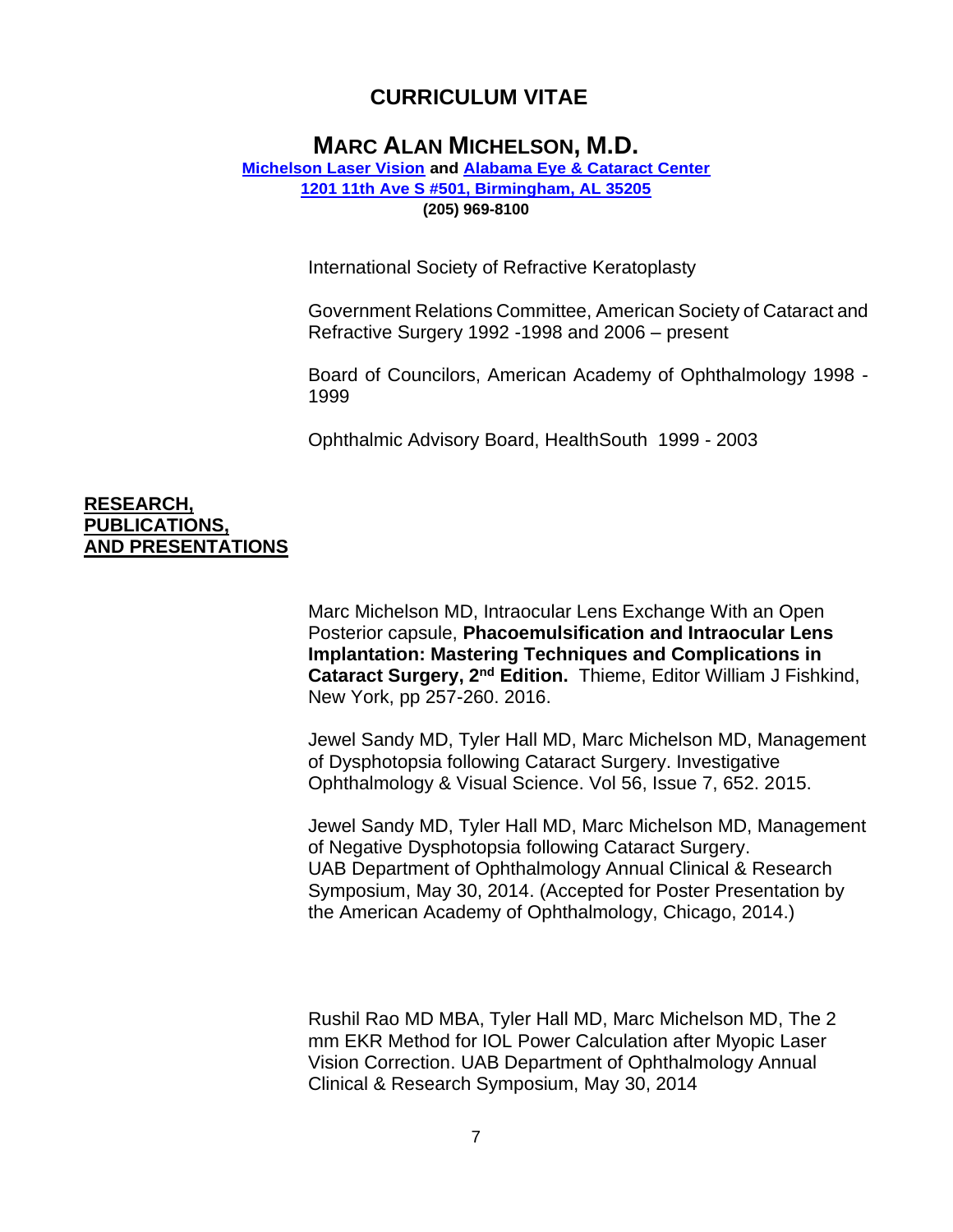### **MARC ALAN MICHELSON, M.D.**

#### **[Michelson Laser Vision](https://www.michelsonlaservision.com/) and [Alabama Eye & Cataract Center](https://www.alabamacataractcenter.com/) [1201 11th Ave S #501, Birmingham, AL 35205](https://www.google.com/maps?ll=33.494831,-86.80642&z=16&t=m&hl=en&gl=US&mapclient=embed&cid=8797385129605187906) [\(205\) 969-8100](https://www.google.com/search?q=Michelson+Laser+Vision%2C+Inc&rlz=1C1CHBF_enUS893US893&oq=Michelson++Laser+Vision%2C+Inc&aqs=chrome..69i57j46i175i199i512j0i22i30.561j0j4&sourceid=chrome&ie=UTF-8)**

Richard Arceneaux MD, Bobby Foster BS, Tyler Hall MD, Gerald McGwin PhD, Carrie Huisingh MPH, Marc Michelson MD, Reviewing Outcomes of Femtosecond Arcuate Incisions At The Time of Cataract Surgery. UAB Department of Ophthalmology Annual Clinical & Research Symposium, May 30, 2014

Michelson, Marc A., Adaptive Optics of Pseudo-Accommodation. Guest of Honor, New England Ophthalmology Society. Boston, MA. February 22, 2012

Michelson, Marc A, The Art of Utilizing the Multifocal IOL: Improving Your Patients Odds for Success. Guest of Honor, New England Ophthalmology Society. Boston, MA. February 22, 2012

Michelson, Marc A., Accommodation in Pseudophakia: Another Perspective. *Grand Rounds* – Department of Ophthalmology, Moran Eye Center. University of Utah, Salt Lake City, UT. January 25, 2012

Michelson, Marc A., Pentacam Analytics in the "Post Refractive Cornea"**.** Oculus Breakfast Symposium, American Academy of Ophthalmology, Orland, FL., October 23, 2011

Rory A. Myer, Gerald McGwin, Marc A. Michelson, Associations Between Corneal Wavefront Aberrations and Pseudoaccommodation with Aspheric Monofocal IOLs, Poster 188, American Academy of Ophthalmology, Orlando, FL, Oct 22-25, 2011

Richard Tipperman, M.D., Willaim J Fishkind, M.D., Lisa B. Arbisser, M.D., Marc Michelson, M.D., Torn Anterior Capsule. Cataract Surgery Today, The Best Cataract and Refractive IOL Articles from Cataract & Refractive Surgery Today. Bryn Mawr Comminications LLC, Editor David Chang, Wayne, Pa., Chapter 19, p 70. 2009

Taylor Mosley, M.D., Marc Michelson, M.D.,Visian ICL: The Positives and Negatives, UAB Department of Ophthalmology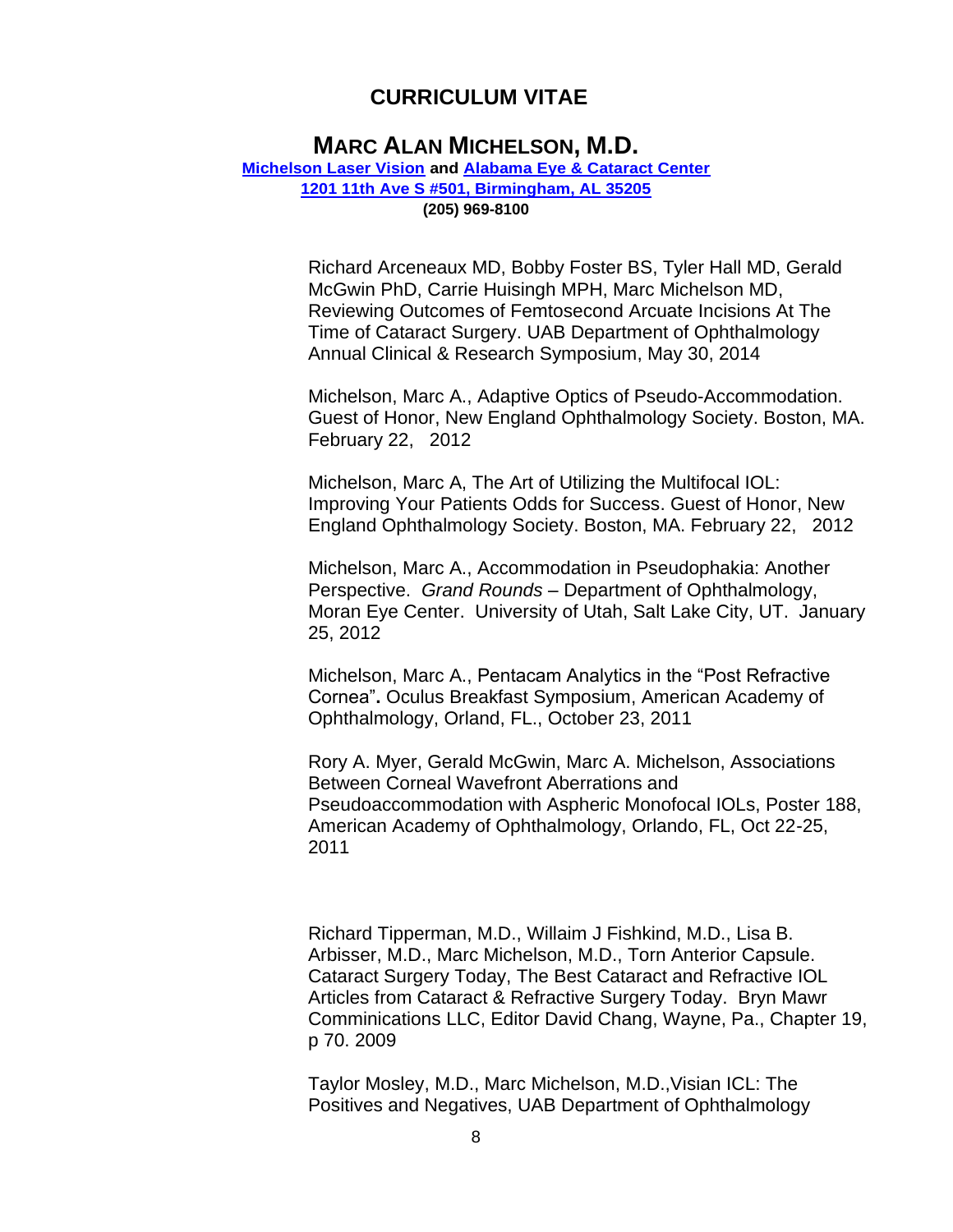# **MARC ALAN MICHELSON, M.D.**

**[Michelson Laser Vision](https://www.michelsonlaservision.com/) and [Alabama Eye & Cataract Center](https://www.alabamacataractcenter.com/) [1201 11th Ave S #501, Birmingham, AL 35205](https://www.google.com/maps?ll=33.494831,-86.80642&z=16&t=m&hl=en&gl=US&mapclient=embed&cid=8797385129605187906) [\(205\) 969-8100](https://www.google.com/search?q=Michelson+Laser+Vision%2C+Inc&rlz=1C1CHBF_enUS893US893&oq=Michelson++Laser+Vision%2C+Inc&aqs=chrome..69i57j46i175i199i512j0i22i30.561j0j4&sourceid=chrome&ie=UTF-8)**

Annual Clinical Symposium, May 8, 2009

Tyler Hall, M.D., Marc Michelson, M.D., Toric Intraocular Lens Implantation for the Correction of Astigmatic Refractive Error After RK, UAB Department of Ophthalmology Annual Clinical Symposium, May 8, 2009

Marc A. Michelson, M.D.,Joint Plenary of APACRS-ASCRS-ESCRS, Crossroads in Techniques and Technology Choosing the Right Path in Cataract and Refractive Surgery, Correcting Presbyopia – Accommodating IOLs, Bangkok, Thailand Friday, 28th November 2008

Michelson, Marc A., Spherical Aberration and Pseudoaccommodation, **Mastering Refractive IOLs–The Art and Science.** SLACK Incorporated, Editor David S. Chang, Thorofare, New Jersey, pp 264-266, 2008

Topography and Oculus Pentacam. Michelson, Marc A., Aspheric IOLs and Pseudoaccomodation: Effect of Negative Spherical Aberration on Depth of Focus in Pseudoaccommodation. ASCRS/ASOA 2008 Symposium & Congress; April 5 ,2008; Chicago, IL *(Best Paper of Session Award)*

Michelson, M.A. Pseudoaccommodation and Aspheric IOLs. VIII-th Annual International Conference: "Modern Technologies of Cataract and Refractive Surgery. 26th of October 2007, S.Fyodorov Eye Microsurgery Comwxplex. Moscow, Russia

Michelson, Marc A., Corneal Screening in the 21st Century: An In-Depth Analysis of a Corneal Image Using the Pentacam. Review of Ophthalmology, Vol. XIV, No. 4, pp 100-103, April 2007

Improving Refractive Outcomes Following Lens Extraction in Patients with Prior Corneal Refractive Surgery. Presented at Japanese Society of Cataract and Refractive Surgery (JSCRS), June 2006, Tokyo, Japan

Michelson, Marc A., Improving Refractive Outcomes Following Lens Extraction in Patients with Prior Corneal Refractive Surgery: Does the Oculus Pentacam Offer the Technology to Eliminate the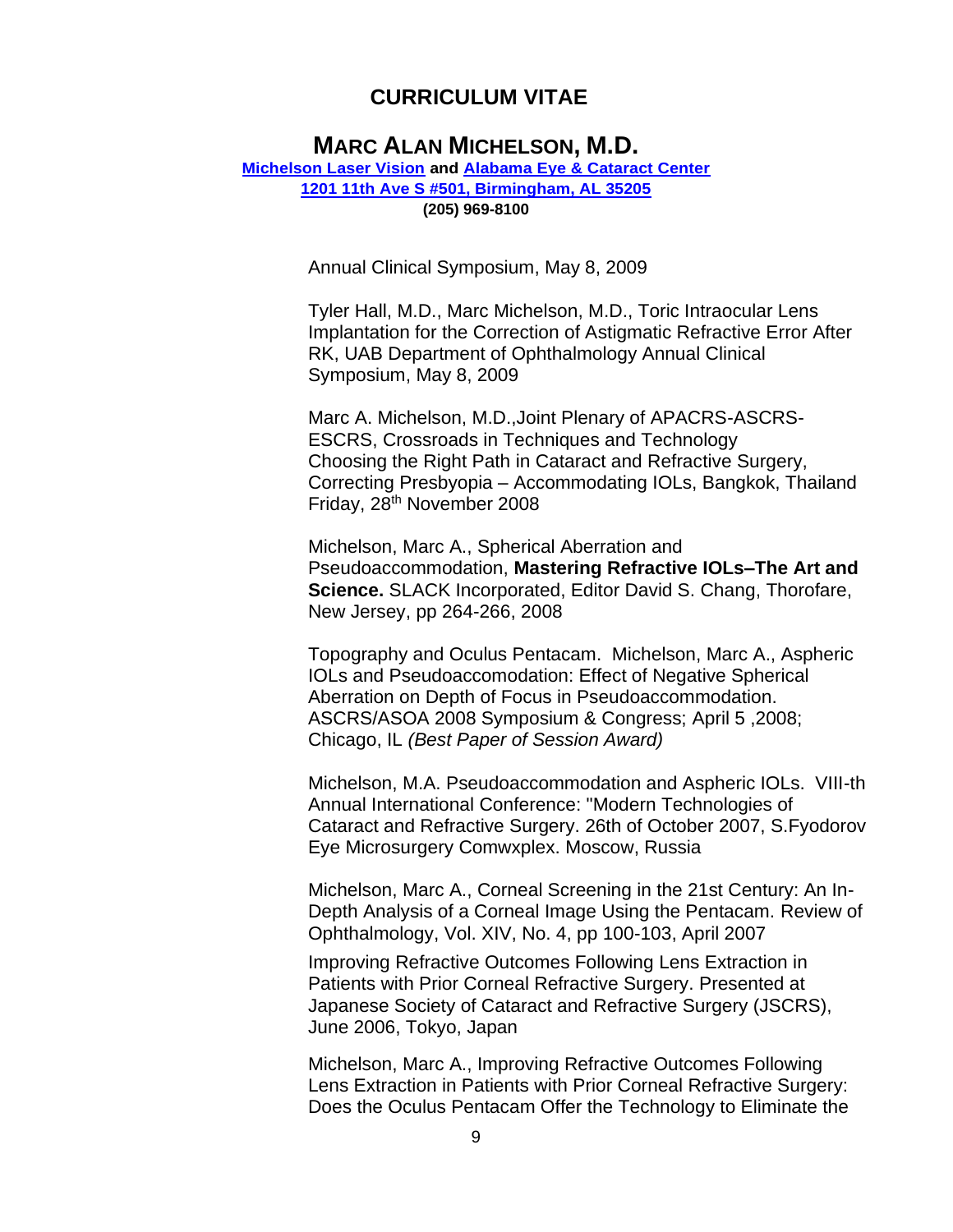## **MARC ALAN MICHELSON, M.D.**

#### **[Michelson Laser Vision](https://www.michelsonlaservision.com/) and [Alabama Eye & Cataract Center](https://www.alabamacataractcenter.com/) [1201 11th Ave S #501, Birmingham, AL 35205](https://www.google.com/maps?ll=33.494831,-86.80642&z=16&t=m&hl=en&gl=US&mapclient=embed&cid=8797385129605187906) [\(205\) 969-8100](https://www.google.com/search?q=Michelson+Laser+Vision%2C+Inc&rlz=1C1CHBF_enUS893US893&oq=Michelson++Laser+Vision%2C+Inc&aqs=chrome..69i57j46i175i199i512j0i22i30.561j0j4&sourceid=chrome&ie=UTF-8)**

Mystery of the "Refractive Surprise?" Paper presented at: The ASCRS/ASOA 2006 Symposium & Congress; March 21,2006; San Francisco, CA.

Michelson, Marc A., Management of Irregular Astigmatism Using Conductive Keratoplasty. Paper presented at The ASCRS/ASOA 2005 Symposium & Congress; April 18, 2005, Washington, D.C.

Michelson, Marc A., Change in Higher-Order Aberrations with Retreatment of Previous Refractive Surgery Using CustomCornea®; Paper presented at The ASCRS/ASOA 2005 Symposium & Congress; April 19, 2005, Washington, D.C.

Michelson, Marc A., Conductive Keratoplasty: An Emerging Technology for Management of Irregular Astigmatism, **A Complete Surgical Guide for Correcting Astigmatism**. SLACK Incorporated, Ed. James P. Gills,Thorofare, New Jersey, pp 31-34, 2003

Michelson, Marc A., Torn Posterior Capsule, **Complications in Phacoemulsification**. Thieme, Ed. William J. Fishkind, New York, pp 123-132, 2002

Michelson, Marc A., Safety, Predictability Key to Disposable Microkeratome Use, Minimizing Risks of Epithelial Defects, **Ophthalmology Times**. Volume 27, Number 1, p 38, 2002

Michelson, Marc A., PTK Shown to Help Post LASIK Vision Loss, Disturbances, **Ophthalmology Times.** Volume 26, Number 18, 2001

Hersh, Peter S., Brint, Stephen F., Maloney, Robert K., Durrie, Daniel S., Gordon, Michael, Michelson, Marc A., Thompson, Vance M., Berkeley, Ralph B., Schein, Oliver D., Steinert, Roger F., Photorefractive Keratectomy versus Laser In Situ Keratomileusis for Moderate to High Myopia: **Ophthalmology**. August 1998 Volume 105, Number 8, 1512 - 1523

Michelson M.A., The Nature and Management of Corneal Haze Following PRK, An Electron Microscopic Analysis: **Ophthalmology Clinics of North America**. 1998 Volume 11, Number 2, 183 - 186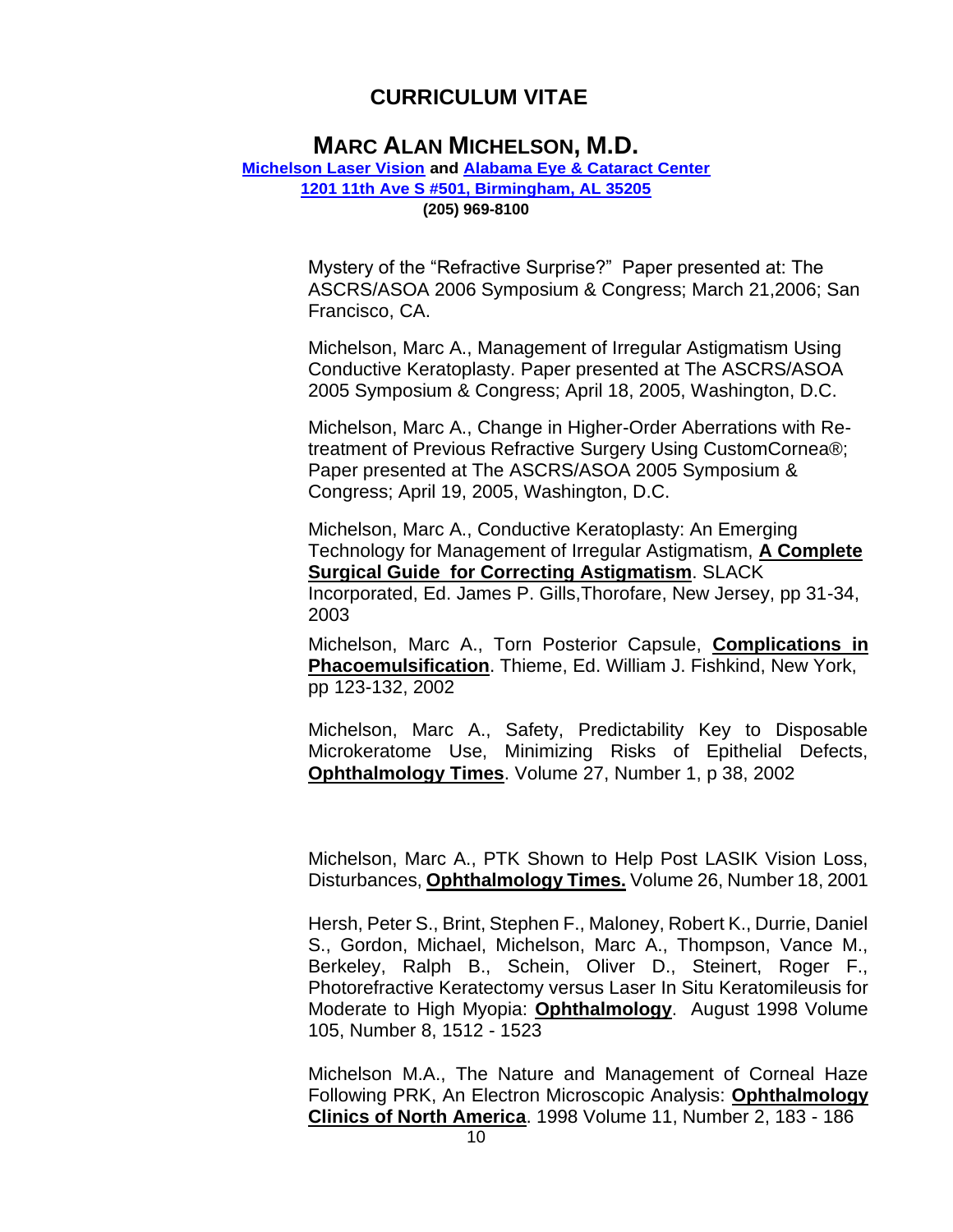### **MARC ALAN MICHELSON, M.D.**

**[Michelson Laser Vision](https://www.michelsonlaservision.com/) and [Alabama Eye & Cataract Center](https://www.alabamacataractcenter.com/) [1201 11th Ave S #501, Birmingham, AL 35205](https://www.google.com/maps?ll=33.494831,-86.80642&z=16&t=m&hl=en&gl=US&mapclient=embed&cid=8797385129605187906) [\(205\) 969-8100](https://www.google.com/search?q=Michelson+Laser+Vision%2C+Inc&rlz=1C1CHBF_enUS893US893&oq=Michelson++Laser+Vision%2C+Inc&aqs=chrome..69i57j46i175i199i512j0i22i30.561j0j4&sourceid=chrome&ie=UTF-8)**

> Michelson, Marc A., How to Manage a Torn Posterior Capsule. **Review of Ophthalmology**. June 1997, 115 – 120

> Michelson M.A, PhotoRefractive Keratectomy: Early American Experience. **International Ophthalmology Clinics**. 1994 Volume 34, Number 4, 97 - 106

> Michelson, Marc A.:The Sheets' Glide for a Posterior Capsule Tear. **Video Journal of Cataract & Refractive Surgery**. Volume 7, Issue 1

> Michelson, Marc A.: Use of a Sheets' Glide as a Pseudo-posterior Capsule in Phacoemulsification Complicated by Posterior Capsule Rupture. **Eur J Implant Ref Surg**., Volume 5, 70-72, March 1993

> Michelson, Marc A.:Managing Torn Posterior Capsule During Phacoemulsification. **Ophthalmic Practice Vol. 10, No.2, 66-72, 1992**

> Michelson, Marc A.: Endocapsular Phacoemulsification with Mini-Capsulorhexis. **Textbook of Advanced Phacoemulsification Techniques**, Slack Incorporated, Ed. Paul Koch and James Davidson, Thorofare, N.J., pp 275- 309, 1991

> Michelson, Marc A.: Endocapsular Phacoemulsification with Mini-Capsulorhexis. **Implants in Ophthalmology**. Vol. 4, No. 3, 76-82, September 1990

> Feist, R.M., Kline, L.B., Morris, R.E., Witherspoon C.D. and Michelson, M.A.: Recovery of Vision after Presumed Direct Optic Nerve Injury. **Ophthalmology.** Vol. 94, No. 12, 1567-1569, December 1987

> Yeakley, WR, Laibson, PR, Michelson, MA, and Arentsen, JJ: A Double-Controlled Evaluation of Acyclovir and Viderabine for Treatment of Herpes Simplex Epithelial Keratitis. **Trans Amer Ophth Soc. LXXIX, 168-1787, 1981**

> Yeakley, W., Laibson, P., Michelson, M., and Arentsen, J: The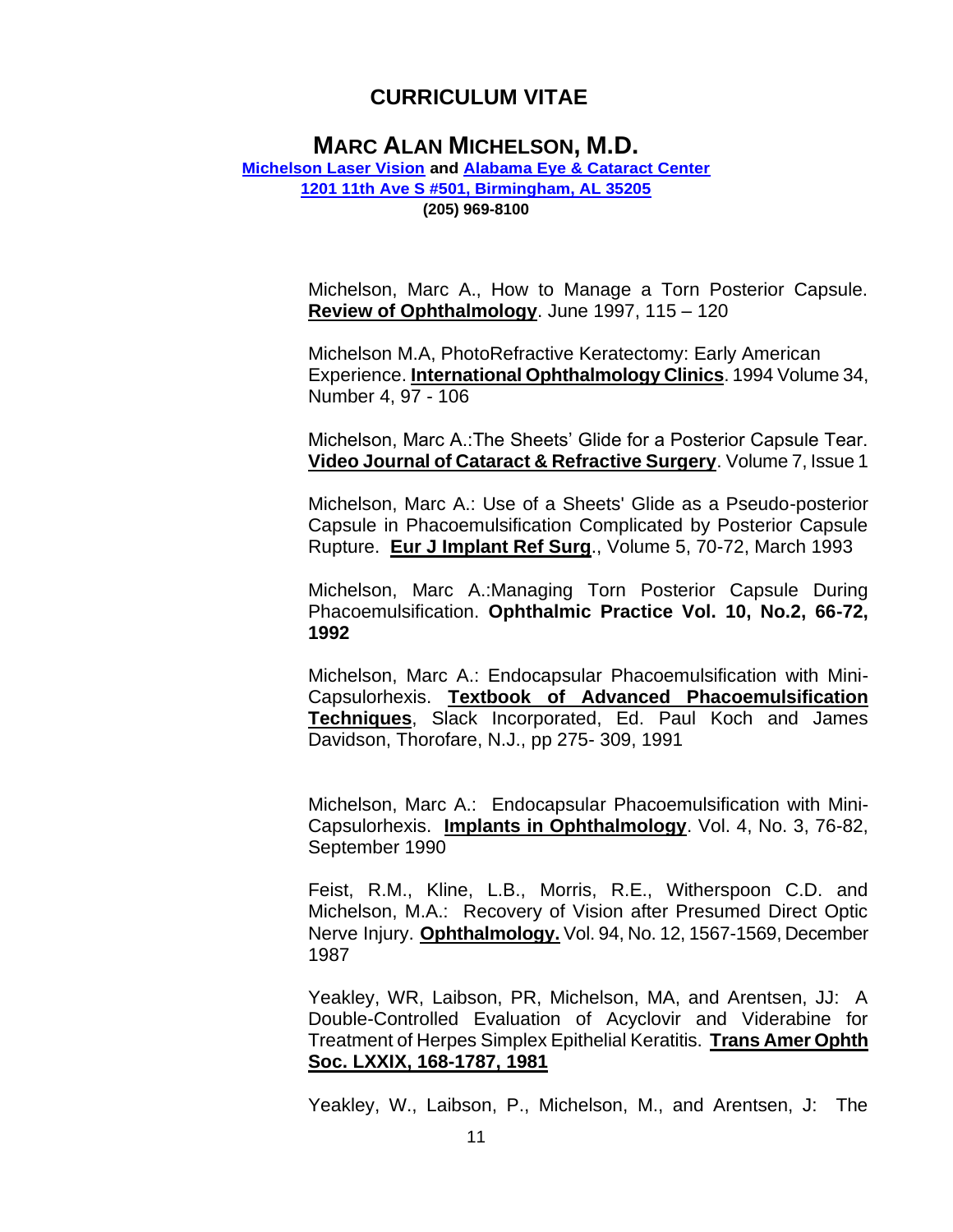## **MARC ALAN MICHELSON, M.D.**

#### **[Michelson Laser Vision](https://www.michelsonlaservision.com/) and [Alabama Eye & Cataract Center](https://www.alabamacataractcenter.com/) [1201 11th Ave S #501, Birmingham, AL 35205](https://www.google.com/maps?ll=33.494831,-86.80642&z=16&t=m&hl=en&gl=US&mapclient=embed&cid=8797385129605187906) [\(205\) 969-8100](https://www.google.com/search?q=Michelson+Laser+Vision%2C+Inc&rlz=1C1CHBF_enUS893US893&oq=Michelson++Laser+Vision%2C+Inc&aqs=chrome..69i57j46i175i199i512j0i22i30.561j0j4&sourceid=chrome&ie=UTF-8)**

Clinical Efficacy and Safety of Acyclovir Versus Viderabine for Treatment of Epithelial Herpetic Keratitis, **ARVO (abstract) Supplement to Investigative Ophthalmology and Visual Science, Vol. 20, No. 3, p.135, March 1981**

Co-investigator, Double Masked Clinical Study Comparing Acyclovir to Vira-A in the Treatment of Herpes Simplex Keratitis, Wills Eye Hospital, 1979-1980

Hydroxymethyl cellulose Ocular Insert for Keratitis Sicca: Instability of Visual Acuity. Thomas Jefferson University, Department of Pharmacology, Wills Eye Hospital, Department of Cornea and External Diseases

Measurement of Oxygen Transfer as a Dependent of Cerebral Blood Flow in Stroke. Dr. J. Halsey, Department of Neurology, University of Alabama in Birmingham, Medical Center, 1970

Electromicroscopy of the Tapeworm, **Taenia Crassiceps** Dr. R.R. Lumsden, Department of Biology, Tulane University (Masters Degree), 1971-1972

Ionic Transport (Na, K) Across Artificial Lipid Membranes with Cyclic Crown Artificial Carrier Compounds (Valinomycin). Dr. E. Hyman, Touro Research Institute, Touro Infirmary, New Orleans, Louisiana, 1969

Na and K Exchange Across the Midgut Epithelium of the American Cockroach. Dr. R.R. Mills, Department of Biology, Tulane University, 1968

Incidence of Epithelial Abrasions: Plastic Moria One-Use Microkeratome Versus Metal Moria LSK One, ASCRS, San Diego, 2001

Manual Custom Ablation Using 2mm Spot PTK, Managing Visual Disturbances following LASIK, ASCRS, San Diego 2001